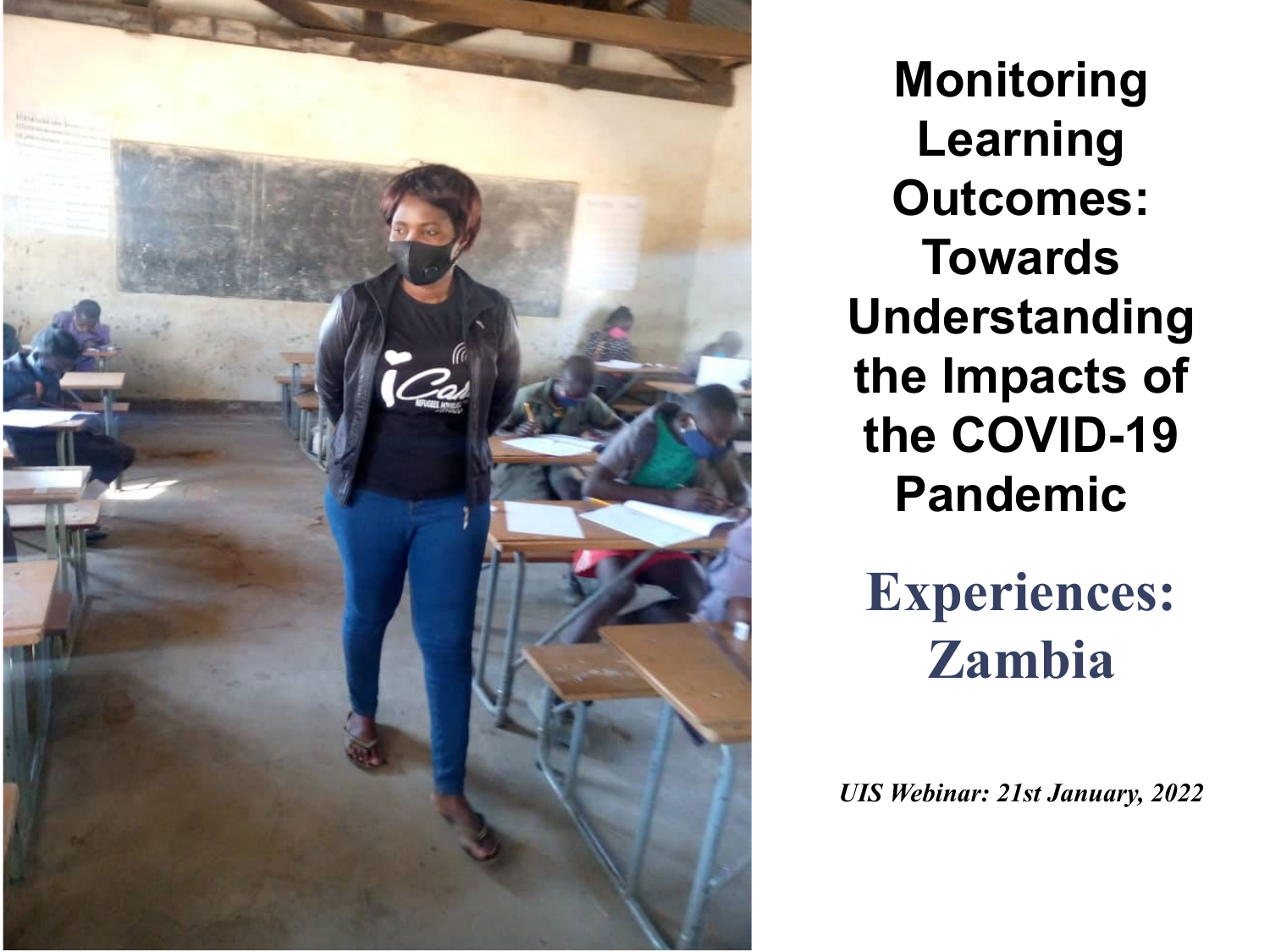# Zambia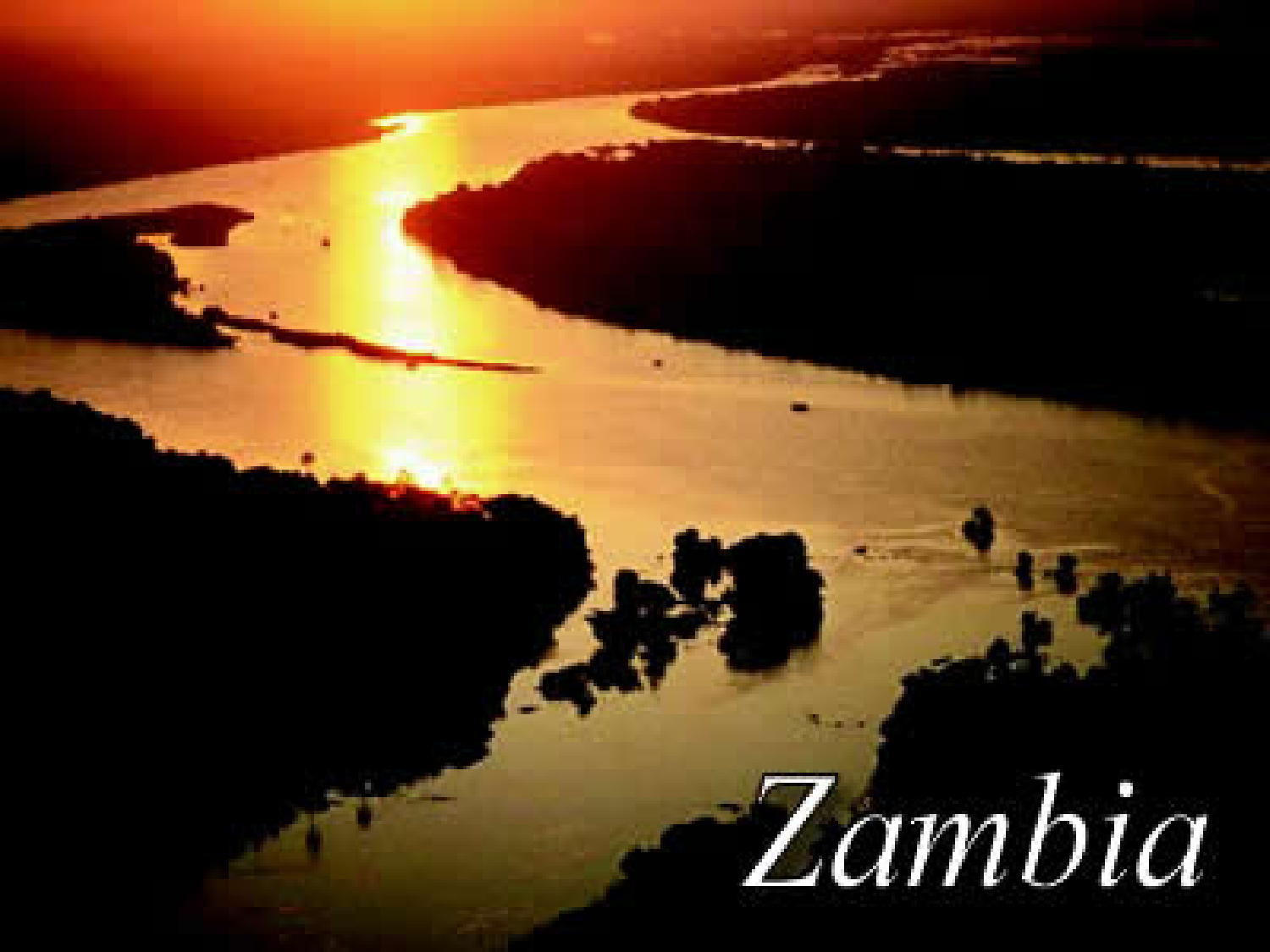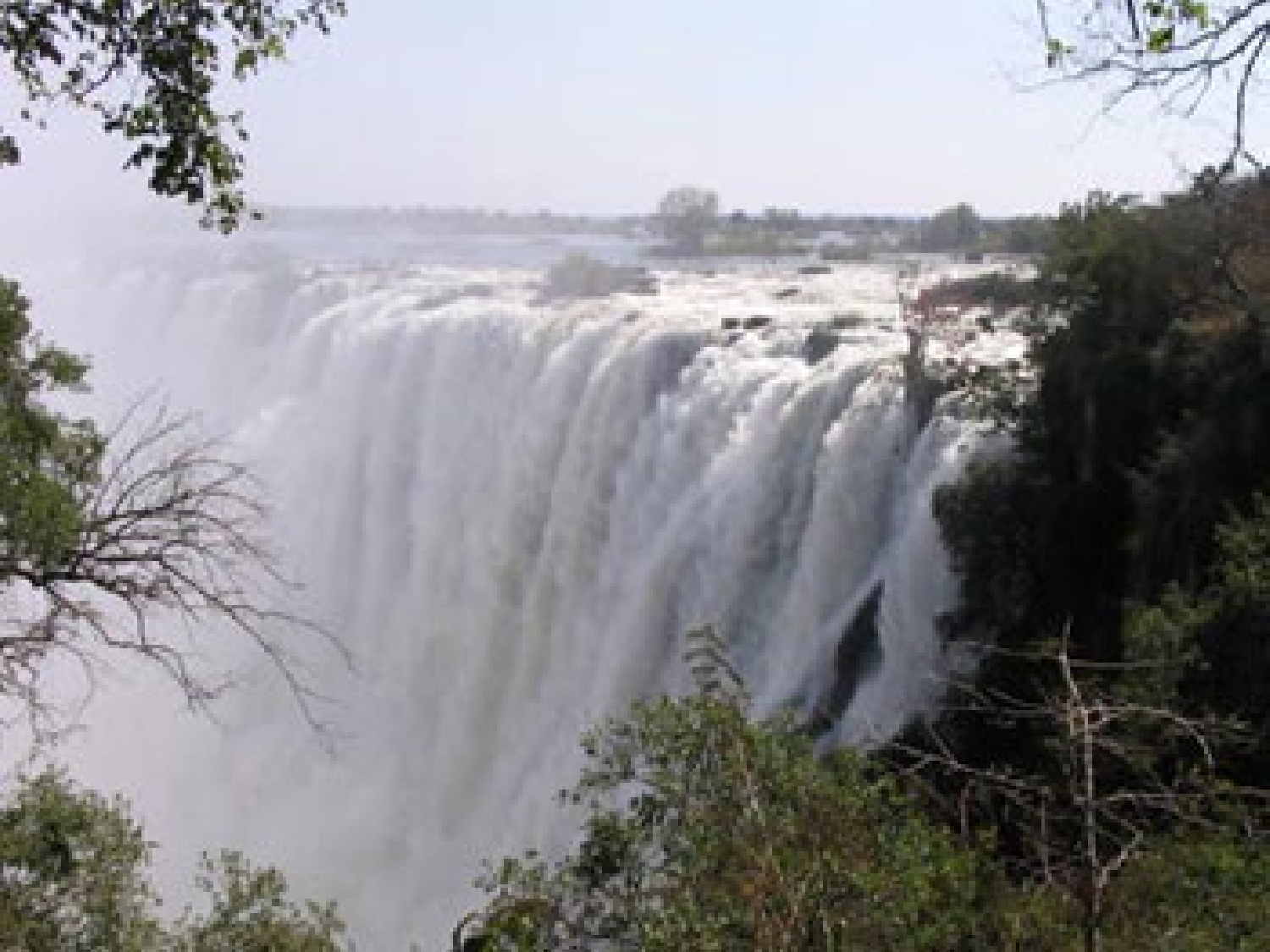# **Background**

- Zambia was among five other African countries;
- The Examinations Council of Zambia was the National Centre;
- Institution mandated to conduct educational assessments;
- Experience from national and international such as PISA-D;
- ECZ supported by UIS and ACER successfully undertook the Covid-19 MILO Study.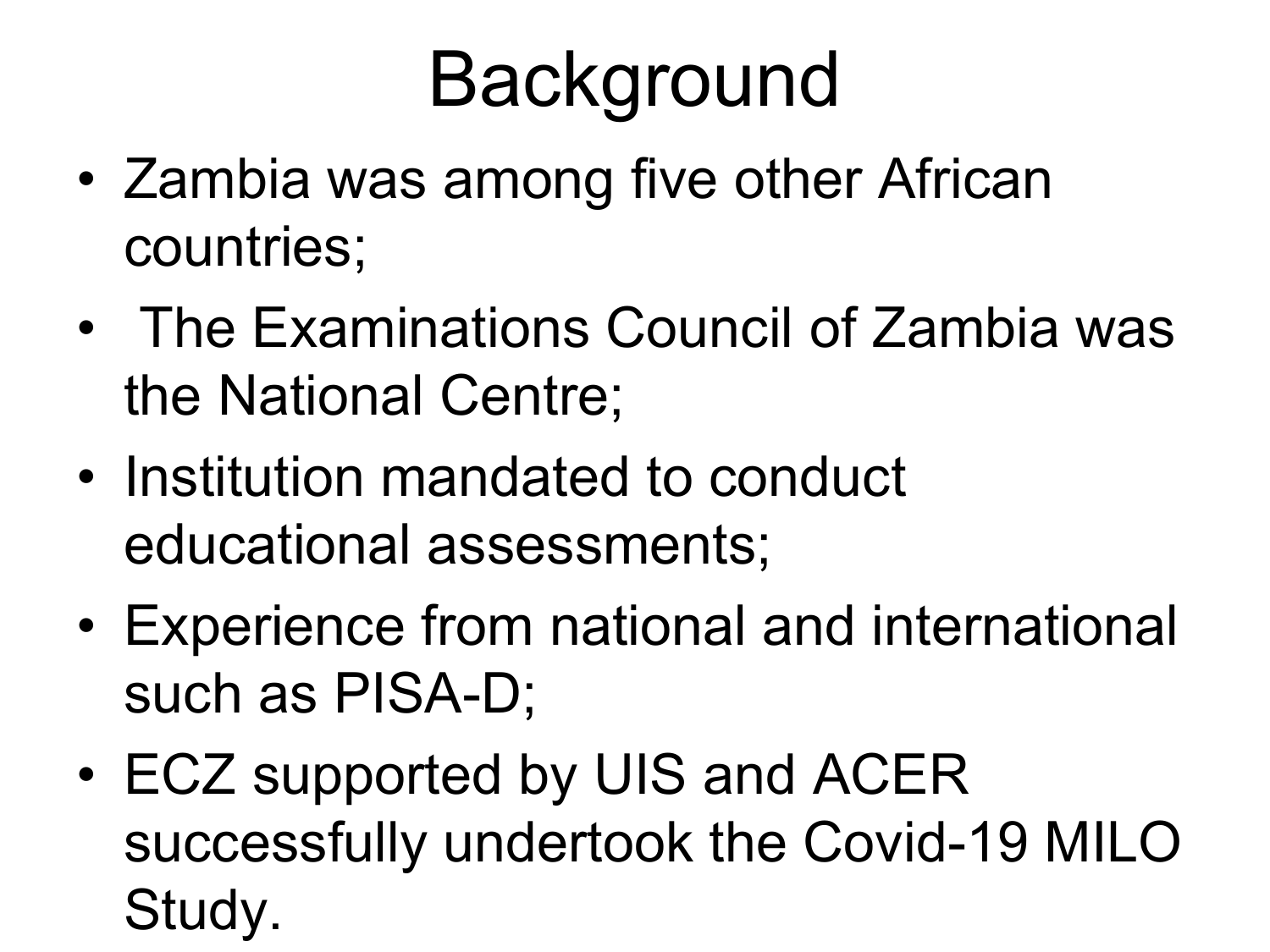

**Initiation of the Study** (NC, NPM, Agreement)



**Test Administration Preparation** 

(Sample, Instruments, Communication, Recruitment of TA, SC, QM + Training, procurement, Pilot, shipment)

**Data Capture, Cleaning and Submission**

**Test Administration** (Monitoring, Actual data collection, shipment)

• All activities in line with the Technical Standards endorsed by UIS and as provided in the NPM manual and support from ACER.

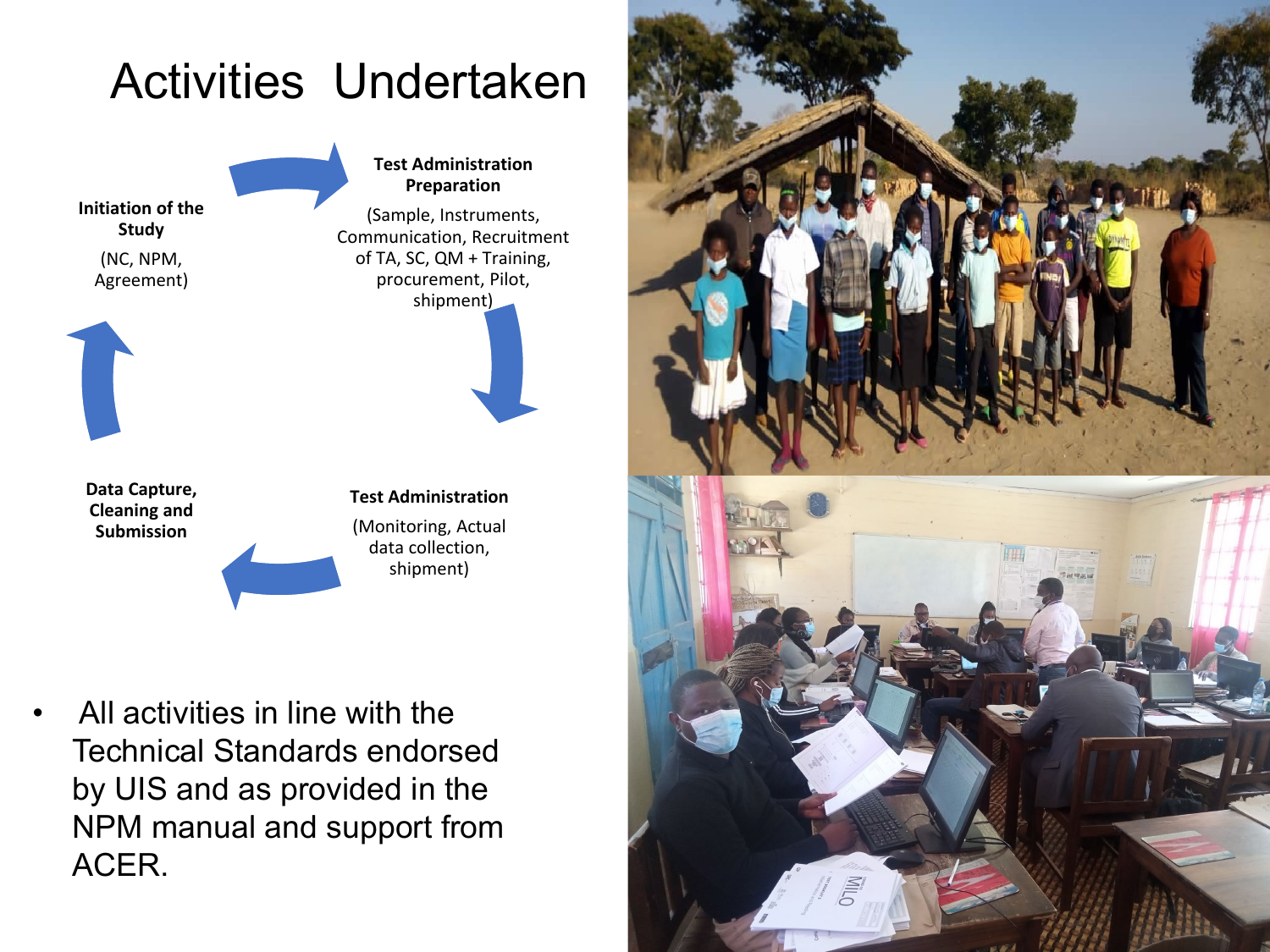### Success Stories

- All Covid-19 MILO study technical standards met;
- Response rate was high
	- 249 out of 250 schools
	- Over 90 % for learners
- Capacity Built for:
	- **National Centre**
	- Teachers, Curriculum and Assessment officers;
- Despite closure of schools, special authority was granted to collect data in sampled schools;
- Support from central government;
- Support from district education staff;
- Commitment from TA and SA;
- Support from UIS & ACER to NC.

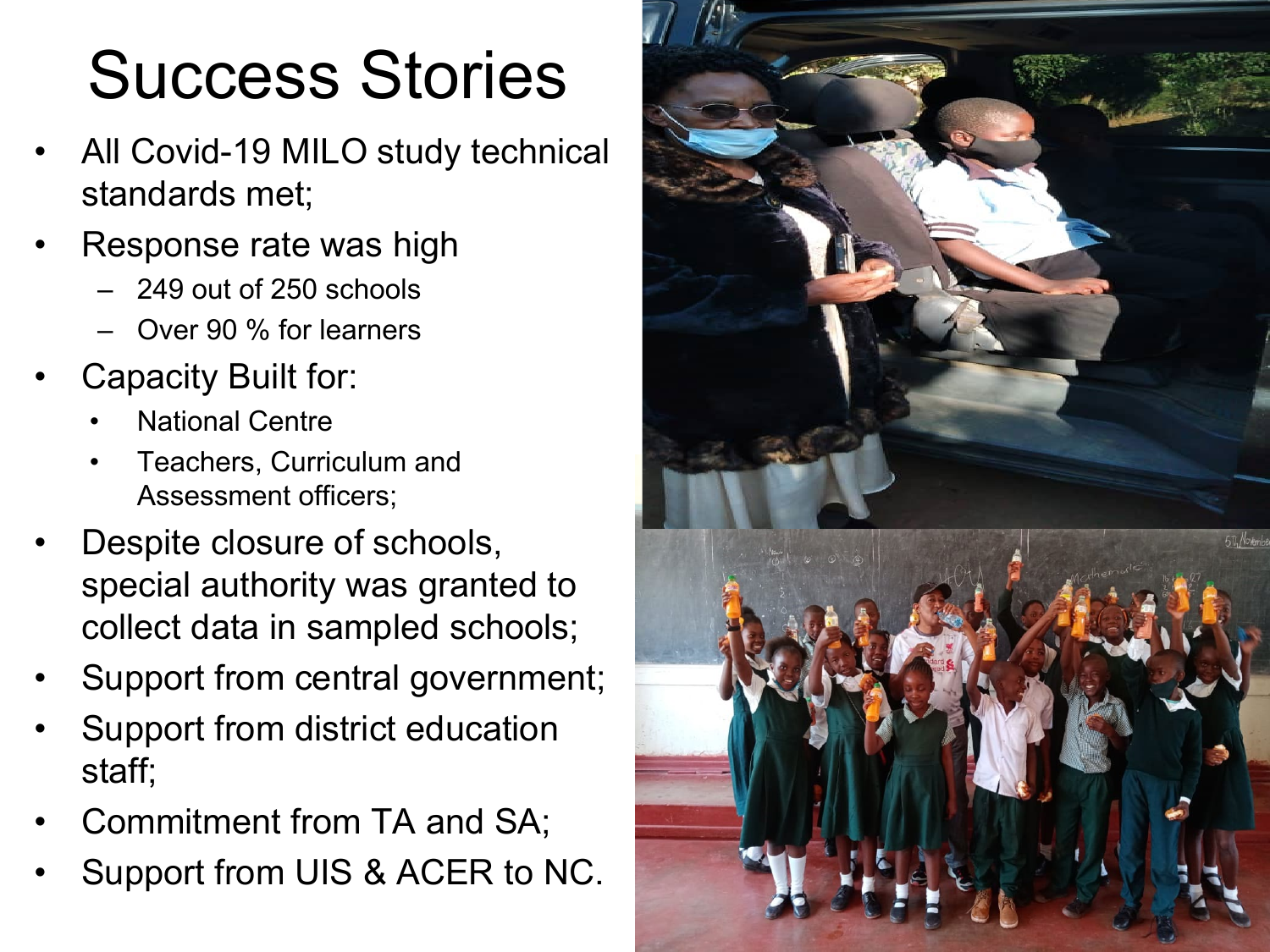## **Challenges**

- Second closure of schools due to second wave during time of data collection;
	- Learners sent home
	- Assembly of people banned
	- No sharing of items
	- Additional costs for PPEs
- Accessing remote sampled schools;
- Conducting the study when Covid-19 cases were rising in the country during the deadly variant;
- Isolated cases of refusal to participate in the study;
- Limited ICT skills among teachers to participate in online standard setting activity.

21st June, 2021

•

•

• **To All Provincial Education Officers**

#### **RE: SPECIAL AUTHORITY TO COLLECT DATA FOR THE COVID-19 MILO ASSESSMENT STUDY IN THE SAMPLED SCHOOLS**

Reference is made to the above subject matter.

As you are aware, the Ministry of General Education through the Examinations Council of Zambia is undertaking the COVID-19: Monitoring Impacts Learning Outcomes (MILO) assessment study in 250 Primary schools sampled across the 10 Provinces of the country.

• This is to inform you that the Ministry of General Education through the Permanent Secretary, Technical Services and the Secretary to the Cabinet has given special authority for the study to go ahead after the closure of the schools due to COVID-19 Pandemic.

• The data collection was supposed to start on Monday,  $21<sup>st</sup>$  June,  $2021$  and end on  $2<sup>nd</sup>$  July, 2021, however, with this slight delay, the data collection will start from Thursday, 24<sup>th</sup> June to Friday, 9th July, 2021.

• The ECZ already trained the Test Administrators (PRCCs and DRCCs) and School Coordinators (Teacher from the sampled school) and selected 20 Grade 5 learners in each of the sampled.

• The selected 20 grade 5 learners in each school were already identified before the closure of schools and therefore they should be informed of the new assessment dates determined by the School Coordinator. They are expected to attend the assessment sessions on two days